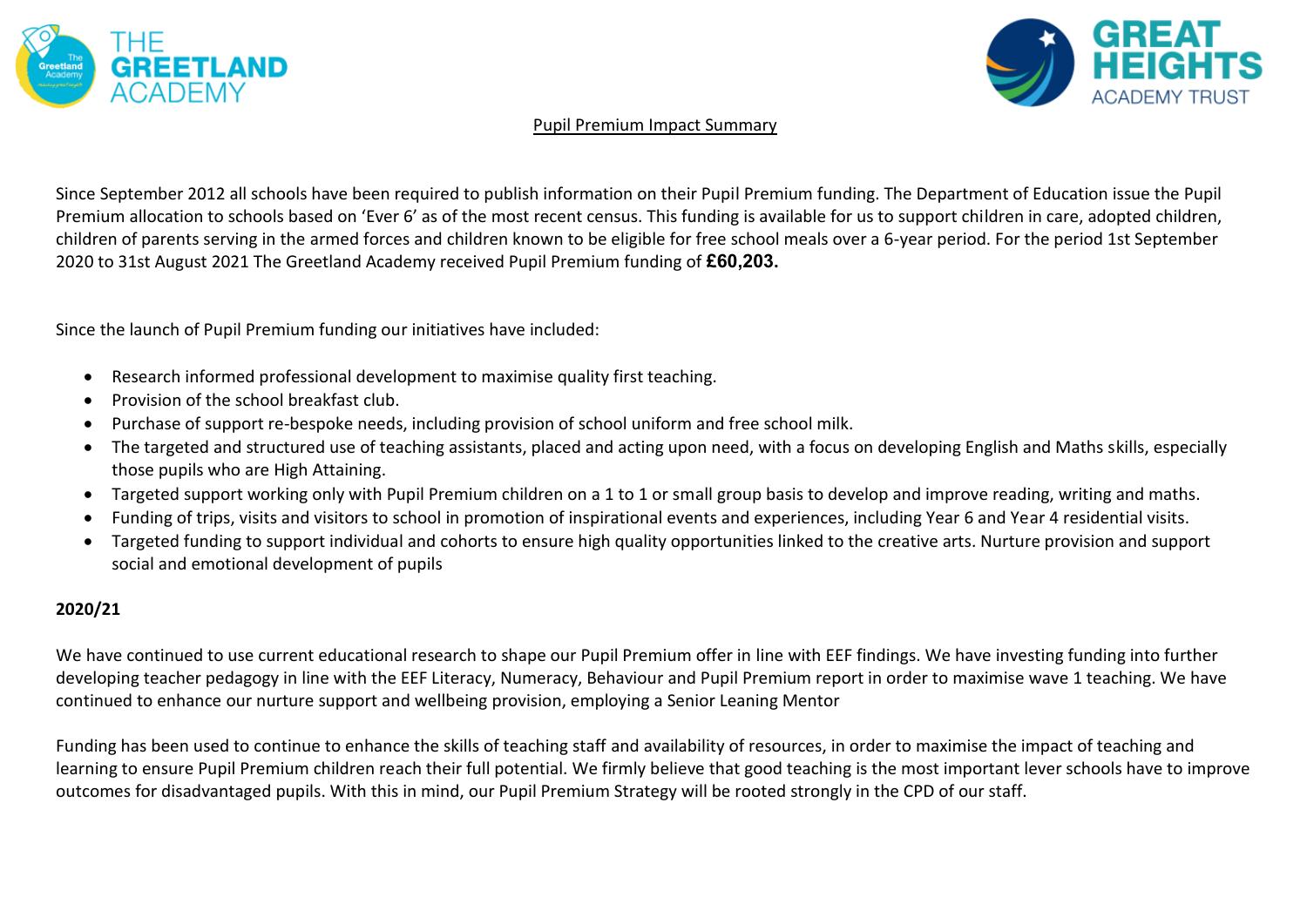



### Teaching

- Quality first teaching for all ٠ supported by CPD provided by English Hub and Research School including: effective use of diagnostic assessments and EEF SEND and metacognition report.
- Additional professional development and support for early career teachers through the ECF.
- . All subject mangers to track the progress of PP learners.
- Termly 1:1 pupil progress meetings with a focus on PP children and progress.
- Review and restock school libraries  $\bullet$ to including a range of fiction and non-fiction, hi-lo texts and digital books to support progress in reading.



## Targeted academic support

- Speech and language assessments . and interventions in EYFS and Year 1.
- . TAs deployed to classes or interventions dependent on needs.
- 1:1 writing conferences.

# **Wider strategies**

- Whole school safeguarding training.  $\bullet$
- $\bullet$ Funded trips and residential visits.
- $\bullet$ Learning Mentor to support children socially and emotionally through 1:1 session and group sessions.
- Access to forest school (Elland cluster) and outdoor learning opportunities.
- Access to Pastoral Support Network and Well-Being practitioner.
- Funded school uniform.
- Funded milk for KS1 PP children.
- PP Book Club Scheme.